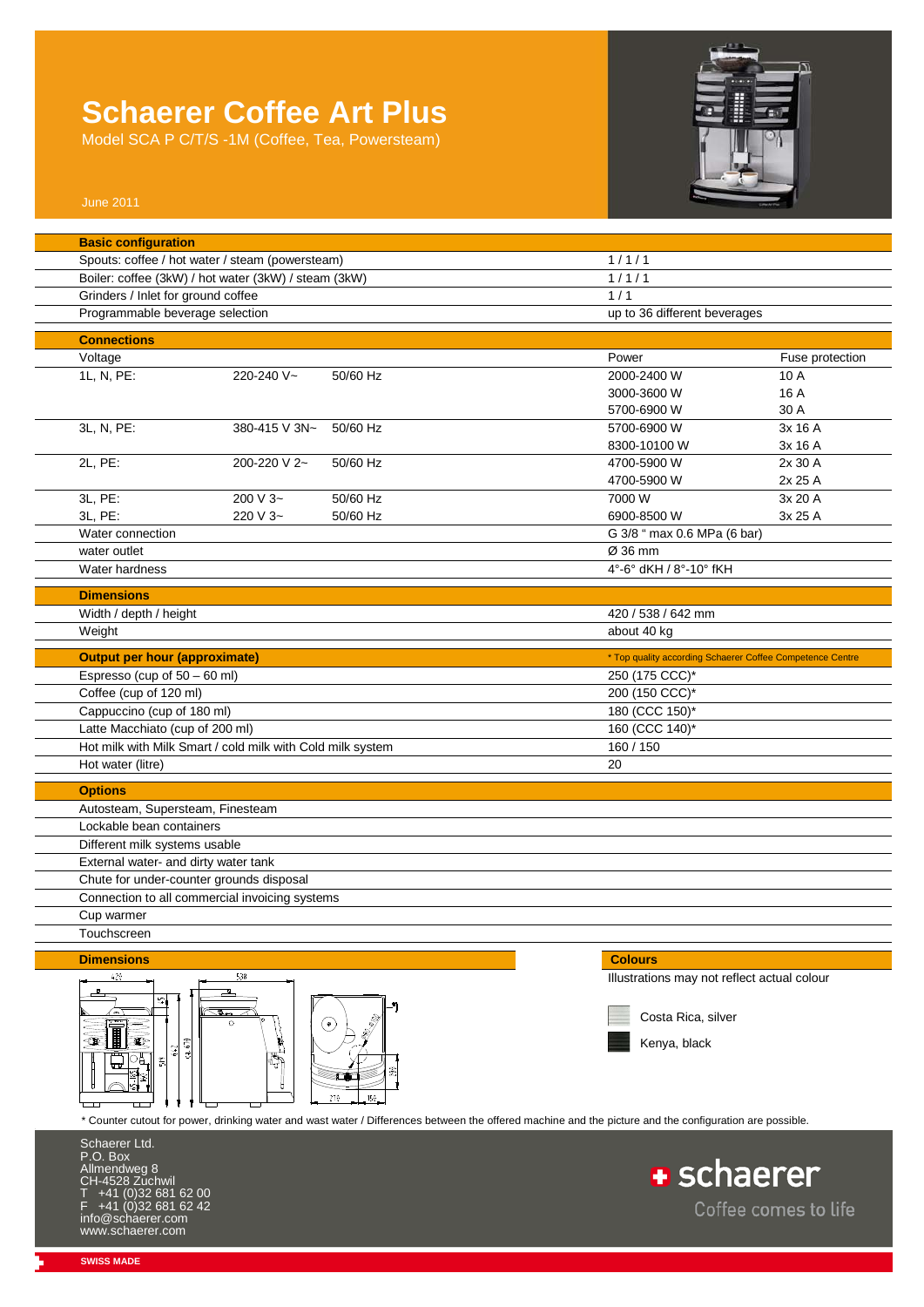Model SCA P C/T -1M (Coffee, Tea)



| <b>Basic configuration</b>             |                                                |                              |                                                            |                             |  |
|----------------------------------------|------------------------------------------------|------------------------------|------------------------------------------------------------|-----------------------------|--|
| Spouts: coffee / hot water             |                                                | 1/1                          |                                                            |                             |  |
| Boiler: coffee (3kW) / hot water (3kW) |                                                | 1/1                          |                                                            |                             |  |
| Grinders / Inlet for ground coffee     |                                                | 1/1                          |                                                            |                             |  |
| Programmable beverage selection        |                                                | up to 36 different beverages |                                                            |                             |  |
| <b>Connections</b>                     |                                                |                              |                                                            |                             |  |
|                                        |                                                |                              | Power                                                      |                             |  |
| Voltage                                | 220-240 V~                                     | 50/60 Hz                     | 2000-2400 W                                                | Fuse protection<br>10 A     |  |
| 1L, N, PE:                             |                                                |                              |                                                            |                             |  |
|                                        |                                                |                              | 3000-3600 W                                                | 16 A                        |  |
|                                        |                                                |                              | 5700-6900 W                                                | 30 A                        |  |
| 3L, N, PE:                             | 380-415 V 3N~                                  | 50/60 Hz                     | 5700-6900 W                                                | 3x 16 A                     |  |
| 2L, PE:                                | 200-220 V 2~                                   | 50/60 Hz                     | 4700-5900 W                                                | 2x 30 A                     |  |
|                                        |                                                |                              | 4700-5900 W                                                | 2x 25 A                     |  |
| Water connection                       |                                                |                              |                                                            | G 3/8 " max 0.6 MPa (6 bar) |  |
| water outlet                           |                                                | Ø 36 mm                      |                                                            |                             |  |
| Water hardness                         |                                                | 4°-6° dKH / 8°-10° fKH       |                                                            |                             |  |
| <b>Dimensions</b>                      |                                                |                              |                                                            |                             |  |
| Width / depth / height                 |                                                |                              | 420 / 538 / 642 mm                                         |                             |  |
| Weight                                 |                                                |                              | about 40 kg                                                |                             |  |
|                                        |                                                |                              |                                                            |                             |  |
| <b>Output per hour (approximate)</b>   |                                                |                              | ** Top quality according Schaerer Coffee Competence Centre |                             |  |
| Espresso (cup of 50 - 60 ml)           |                                                | 250 (175 CCC)**              |                                                            |                             |  |
| Coffee (cup of 120 ml)                 |                                                | 200 (150 CCC)**              |                                                            |                             |  |
| Hot water (litre)                      |                                                |                              | 20                                                         |                             |  |
| <b>Options</b>                         |                                                |                              |                                                            |                             |  |
| Lockable bean containers               |                                                |                              |                                                            |                             |  |
|                                        | External water- and dirty water tank           |                              |                                                            |                             |  |
|                                        | Chute for under-counter grounds disposal       |                              |                                                            |                             |  |
|                                        | Connection to all commercial invoicing systems |                              |                                                            |                             |  |
| Cup warmer                             |                                                |                              |                                                            |                             |  |
| Touchscreen                            |                                                |                              |                                                            |                             |  |
|                                        |                                                |                              |                                                            |                             |  |
| <b>Dimensions</b>                      |                                                |                              | <b>Colours</b>                                             |                             |  |
| 420                                    | 538                                            |                              | Illustrations may not reflect actual colour                |                             |  |
| $\mathbf{p}$                           | ū                                              |                              |                                                            |                             |  |





Costa Rica, silver

Kenya, black

\* Counter cutout for power, drinking water and wast water / Differences between the offered machine and the picture and the configuration are possible.

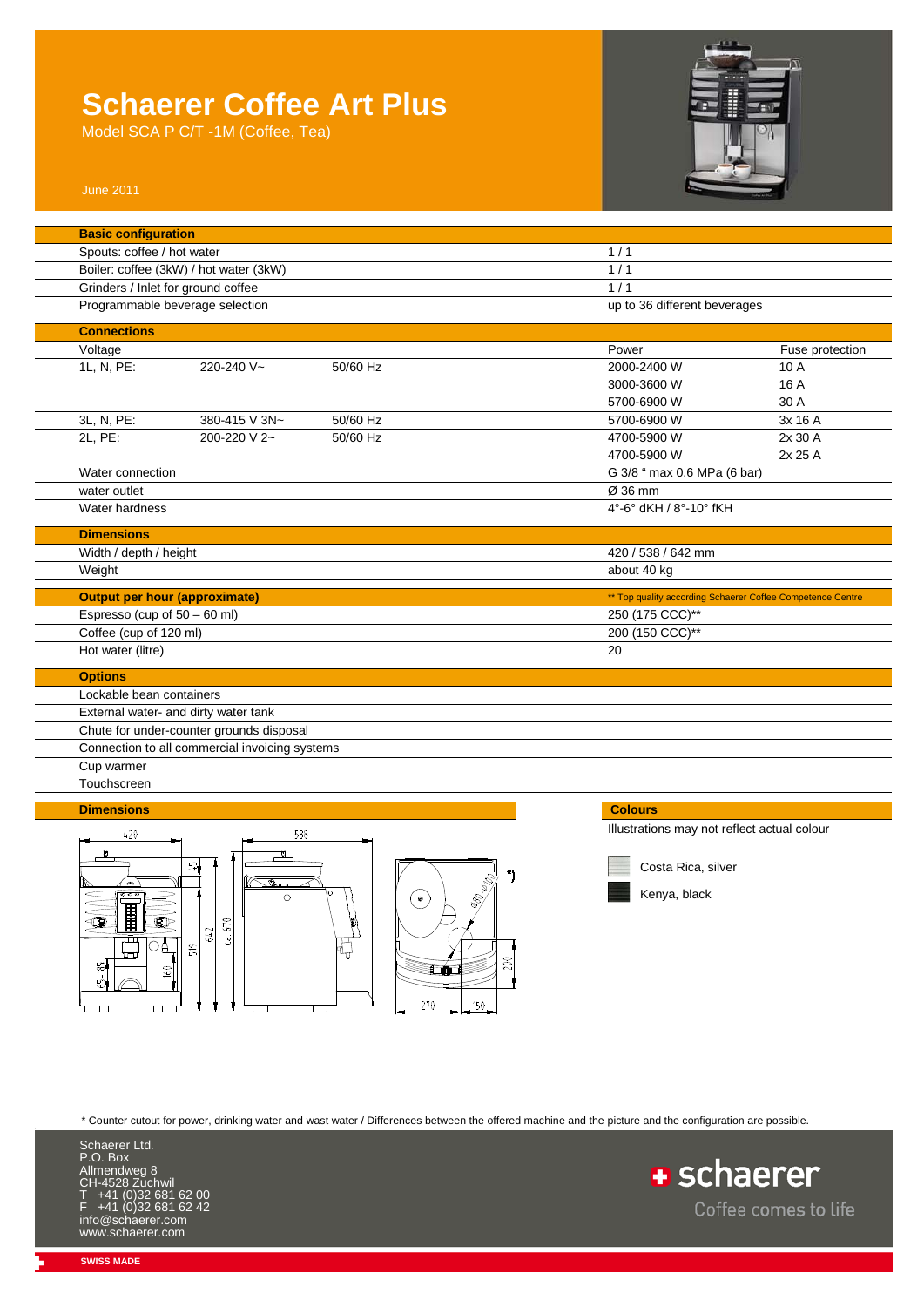Model SCA P C/T -2M (Coffee, hot water)



| <b>Basic configuration</b>   |                                                |          |           |                                             |                                                            |
|------------------------------|------------------------------------------------|----------|-----------|---------------------------------------------|------------------------------------------------------------|
| Spouts: coffee / hot water   |                                                |          |           | 1/1                                         |                                                            |
|                              | Boiler: coffee (3kW) / hot water (3kW)         |          |           | 1/1                                         |                                                            |
|                              | Grinders / Inlet for ground coffee             |          |           | $\overline{2/1}$                            |                                                            |
|                              | Programmable beverage selection                |          |           | up to 36 different beverages                |                                                            |
| <b>Connections</b>           |                                                |          |           |                                             |                                                            |
| Voltage                      |                                                |          |           | Power                                       | Fuse protection                                            |
| 1L, N, PE:                   | 220-240 V~                                     | 50/60 Hz |           | 2000-2400 W                                 | 10 A                                                       |
|                              |                                                |          |           | 3000-3600 W                                 | 16 A                                                       |
|                              |                                                |          |           | 5700-6900 W                                 | 30 A                                                       |
| 3L, N, PE:                   | 380-415 V 3N~                                  | 50/60 Hz |           | 5700-6900 W                                 | 3x 16 A                                                    |
| 2L, PE:                      | 200-220 V 2~                                   | 50/60 Hz |           | 4700-5900 W                                 | 2x 30 A                                                    |
|                              |                                                |          |           | 4700-5900 W                                 | 2x 25 A                                                    |
| Water connection             |                                                |          |           | G 3/8 " max 0.6 MPa (6 bar)                 |                                                            |
| water outlet                 |                                                |          |           | Ø 36 mm                                     |                                                            |
| Water hardness               |                                                |          |           | 4°-6° dKH / 8°-10° fKH                      |                                                            |
| <b>Dimensions</b>            |                                                |          |           |                                             |                                                            |
| Width / depth / height       |                                                |          |           | 420 / 538 / 642 mm                          |                                                            |
|                              |                                                |          |           | about 40 kg                                 |                                                            |
| Weight                       |                                                |          |           |                                             |                                                            |
|                              | <b>Output per hour (approximate)</b>           |          |           |                                             | ** Top quality according Schaerer Coffee Competence Centre |
| Espresso (cup of 50 - 60 ml) |                                                |          |           | 250 (175 CCC)**                             |                                                            |
| Coffee (cup of 120 ml)       |                                                |          |           | 200 (150 CCC)**                             |                                                            |
| Hot water (litre)            |                                                |          |           | 20                                          |                                                            |
| <b>Options</b>               |                                                |          |           |                                             |                                                            |
| Lockable bean containers     |                                                |          |           |                                             |                                                            |
|                              | External water- and dirty water tank           |          |           |                                             |                                                            |
|                              | Chute for under-counter grounds disposal       |          |           |                                             |                                                            |
|                              | Connection to all commercial invoicing systems |          |           |                                             |                                                            |
| Cup warmer                   |                                                |          |           |                                             |                                                            |
| Touchscreen                  |                                                |          |           |                                             |                                                            |
|                              |                                                |          |           |                                             |                                                            |
| <b>Dimensions</b>            |                                                |          |           | <b>Colours</b>                              |                                                            |
| 420                          |                                                | 538      |           | Illustrations may not reflect actual colour |                                                            |
|                              |                                                |          |           |                                             |                                                            |
|                              | 41                                             |          |           | Costa Rica, silver                          |                                                            |
| ততৰ                          | $\overline{\mathcal{L}}$<br>$\circ$            |          | $\bullet$ | Kenya, black                                |                                                            |
|                              |                                                |          |           |                                             |                                                            |
|                              |                                                |          |           |                                             |                                                            |
|                              | 668<br>642                                     |          |           |                                             |                                                            |

\* Counter cutout for power, drinking water and wast water / Differences between the offered machine and the picture and the configuration are possible.

≊⊓ 270

200

 $150$ 



 $rac{642}{668}$ 

 $519$ 

ᆏ

 $\boxed{\circ}$ 

 $60$ 

ūτ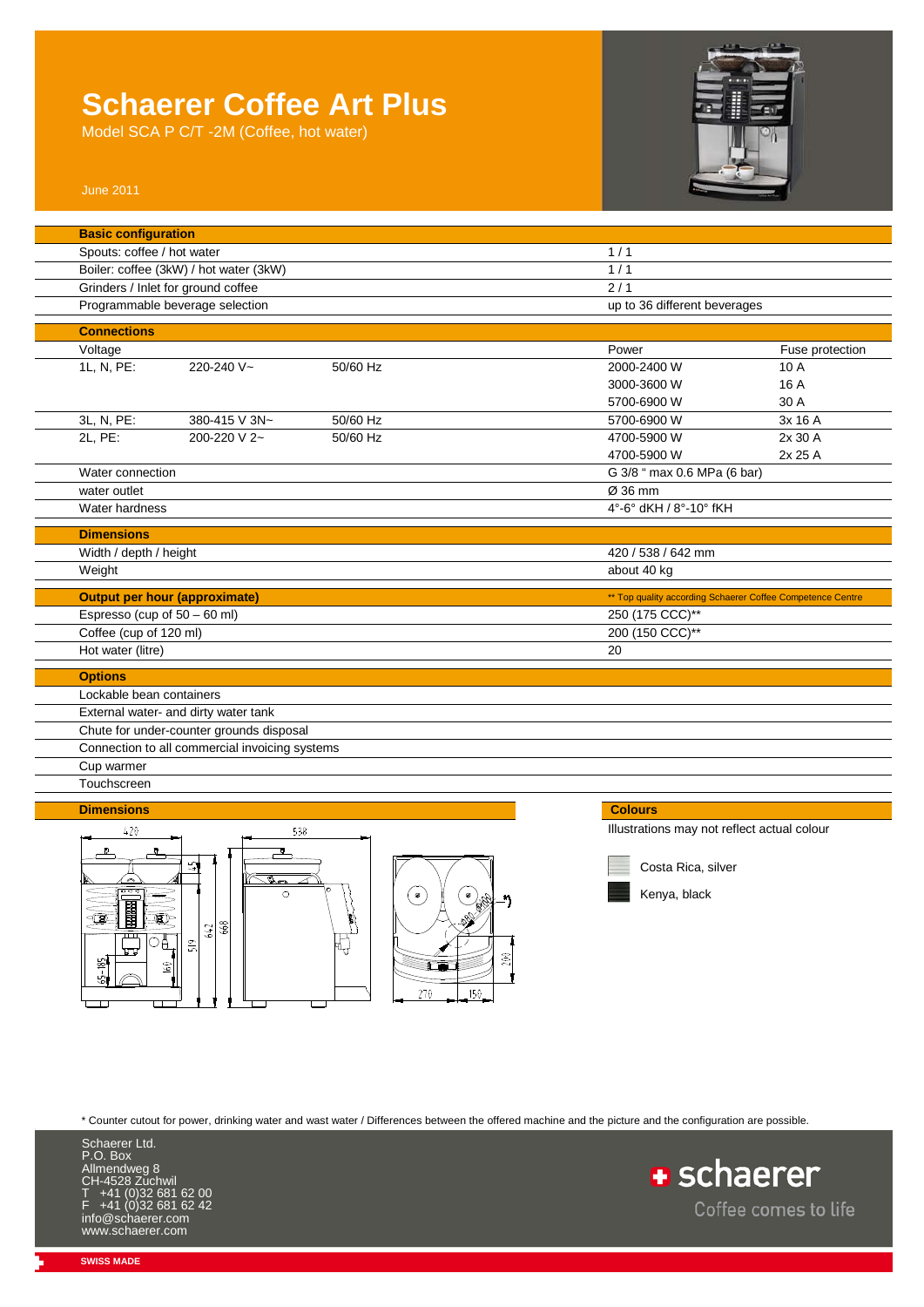Model "CM" Centre Milk



| Removable milk tank                                                 | 1 x 8 litre ore 2 x 4 litre |
|---------------------------------------------------------------------|-----------------------------|
| Pump for milk fridge                                                | 2                           |
| <b>Connections</b>                                                  |                             |
| This device must always be connected to the adjacent coffee machine |                             |
| <b>Dimensions</b>                                                   |                             |
| Width / depth / height                                              | 259 / 470 / 564 mm          |
| Weight                                                              | 28 kg                       |
| Capacity                                                            | 8 litre                     |





Differences between the offered machine and the picture/configuration are possible.

Schaerer Ltd. P.O. Box Allmendweg 8 Endring<br>4528 Zuchwil T +41 (0)32 681 62 00 F +41 (0)32 681 62 42 info@schaerer.com www.schaerer.com

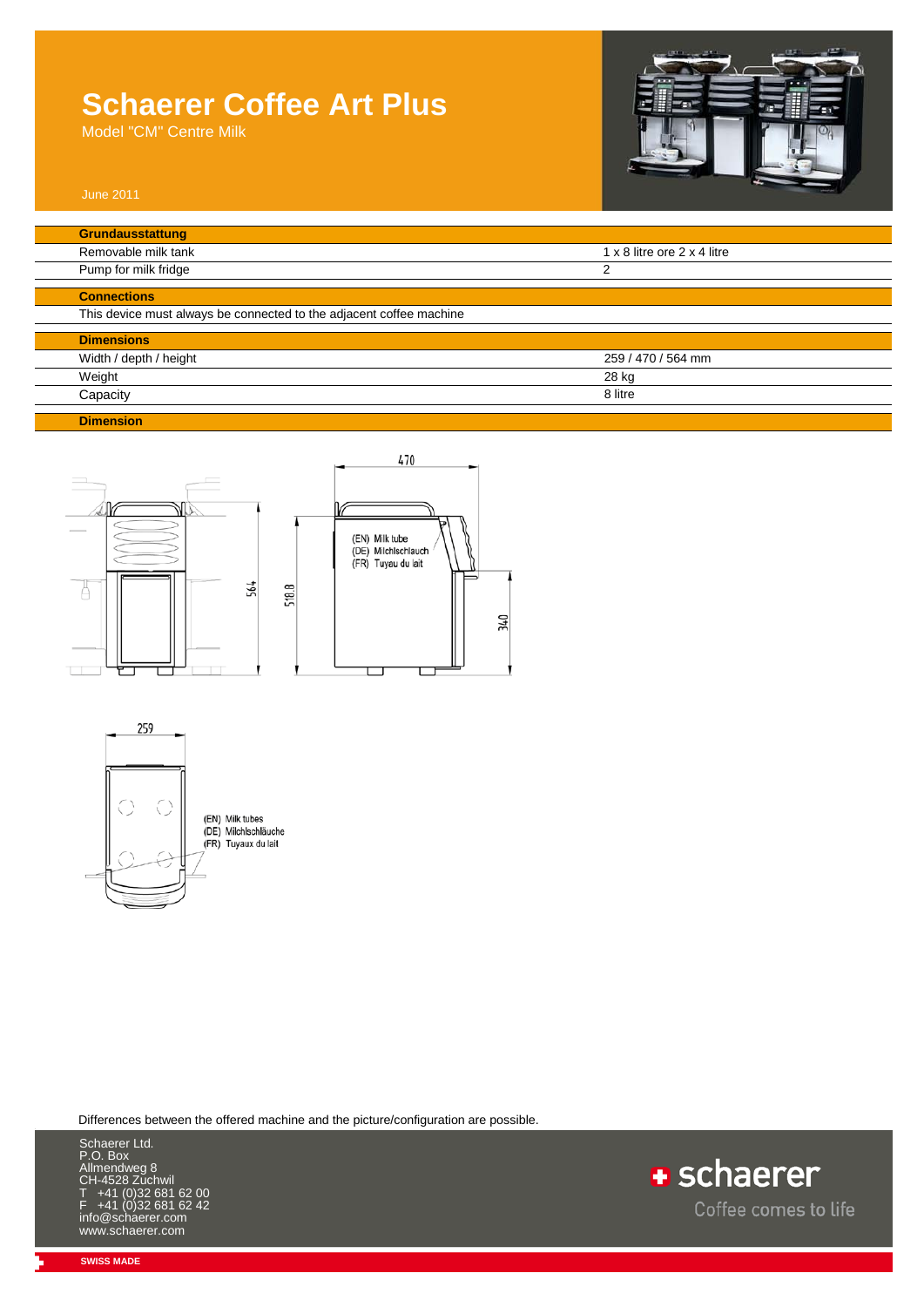Model "CS" Cold Milk System



| <b>Basic configuration</b>                                          |                    |
|---------------------------------------------------------------------|--------------------|
| Removable milk tank                                                 | 8 litre            |
| Pump for milk fridge                                                |                    |
| <b>Connections</b>                                                  |                    |
| This device must always be connected to the adjacent coffee machine |                    |
| <b>Dimensions</b>                                                   |                    |
| Width / depth / height                                              | 259 / 470 / 564 mm |
| Weight                                                              | 28 kg              |
| Capacity                                                            | 8 litre            |

**Dimensions**







Differences between the offered machine and the picture/configuration are possible.



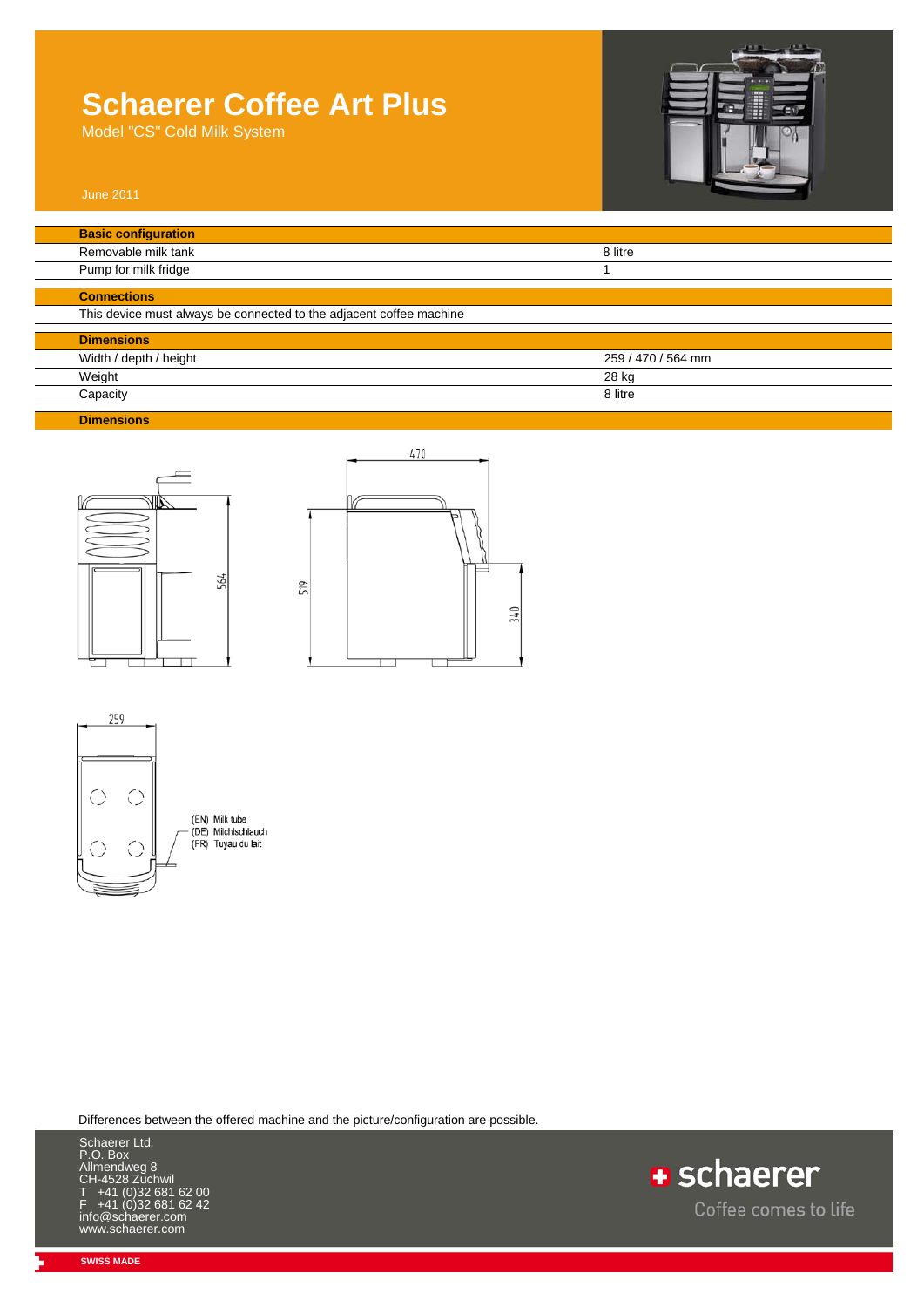Model "TM" Under Counter Milk



| Removable milk tank (For two varieties of milk in a single cooling unit) | $2 \times 4$ litre |
|--------------------------------------------------------------------------|--------------------|
| Pump for milk fridge                                                     | 2                  |
| <b>Connections</b>                                                       |                    |
| This device must always be connected to the adjacent coffee machine      |                    |
| <b>Dimensions</b>                                                        |                    |
| Width / depth / height                                                   | 259 / 470 / 564 mm |
| Weight                                                                   | 28 kg              |
| Weight                                                                   | $2 \times 4$ litre |







- (de) Milchschläuche (en) Milk tubes
- (fr) Tuyaux de lait

Differences between the offered machine and the picture and the configuration are possible

Schaerer Ltd. P.O. Box Allmendweg 8 CH-4528 Zuchwil T +41 (0)32 681 62 00 F +41 (0)32 681 62 42 info@schaerer.com www.schaerer.com